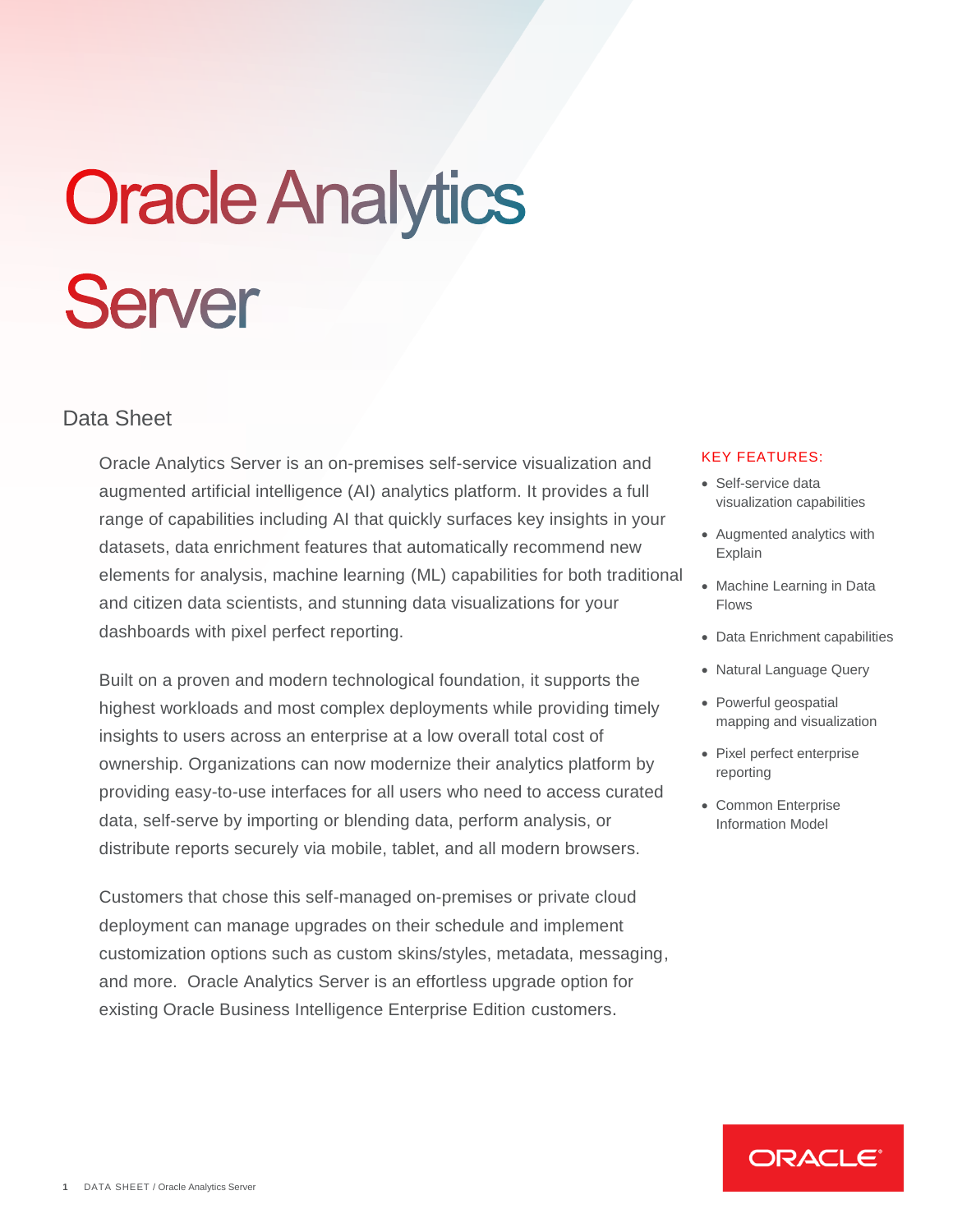## ORACLE ANALYTICS SERVER – FUNCTIONALITY AT A GLANCE

- **Augmented Analytics:** Oracle Analytics Server powers deeper insights by embedding machine learning and AI into every aspect of the analytics process, making your job easier than ever. From smart data preparation to data discovery, your overall experience is significantly enhanced. Behind the scenes, Oracle Analytics Server runs clusters, classifications, and correlations to discover insights. With a single click, these stunning visualizations can be built into a dashboard. The user experience is also simplified with modern conversation-style analytics powered by natural language processing.
- **Data Enrichment**: Oracle Analytics Server data enrichment capabilities auto-recommend data elements including values needed for time analysis, geospatial values for mapping, obfuscating high-risk values (social security, credit card numbers, etc.), pattern recognitions within data for categorizing elements, and integrated machine learning to enrich datasets with algorithms for insights. These enrichment capabilities introduce intelligent recommendations.
- **Machine Learning**: Oracle Analytics Server offers extended ML design capabilities. It covers the full cycle of ML processes, allows direct uptake of any custom algorithm scripts, addressing the need of both traditional data scientists, citizen data scientists, and data analysts. The collaborative value of Oracle Analytics Cloud between these profiles dramatically increases the efficiency of the ML model design and implementations, and allows immediate deployment of models in operational context.
- **Interactive Dashboards**: A starting point for analysis and insight by users, the dashboards solution provides an interactive collection of insights and reports with a rich variety of visualizations. Users can drill, pivot, and filter their data directly on a dashboard, while a rich set of prompts and powerful right-click interactions open up even more advanced analysis capabilities. Users see information filtered and personalized based on their identity, function, or role processed via predefined security rules. Alerts, guided navigation links, and actions accelerate exception-based discovery of insight. Users are a single click away from other interfaces in the suite if needed: exporting data to various MS Office formats, opening a strategy map, or adding content to a list of favorites for quick access.
- **Ad Hoc Analysis and Interactive Reporting**: Providing business users with full ad hoc query and analysis capability, Oracle Analytics Server users can analyze existing data sets from scratch, add new data sources, or modify existing projects in dashboard pages. To free business users from data structure complexity, the metadata layer of Oracle Analytics Server offers a logical view of metrics, hierarchies, and calculations expressed as understandable concepts. Business users can combine data from multiple enterprise information sources without any understanding of physical data storage.
- **Enterprise Analytics**: Organizations need the ability to ensure security and governance of their analytics platform when providing users with accessibility to their corporate data. Users have capabilities to blend data sets and quickly share their analysis in a secured environment. Oracle Analytics Server provides users with tools ranging from data preparation to data discovery that render stunning visualizations that can be organized in interactive dashboards or curated into pixel perfect reports for automated distribution.

## KEY BENEFITS:

- Faster time to insights with Explain, an AI engine that uses machine learning to render correlations, distributions, and segmentations in your data.
- Drive innovation; explore and discover new insights by combining structured and unstructured data
- Make insights accessible to anyone, anytime, and anywhere with mobile Business Analytics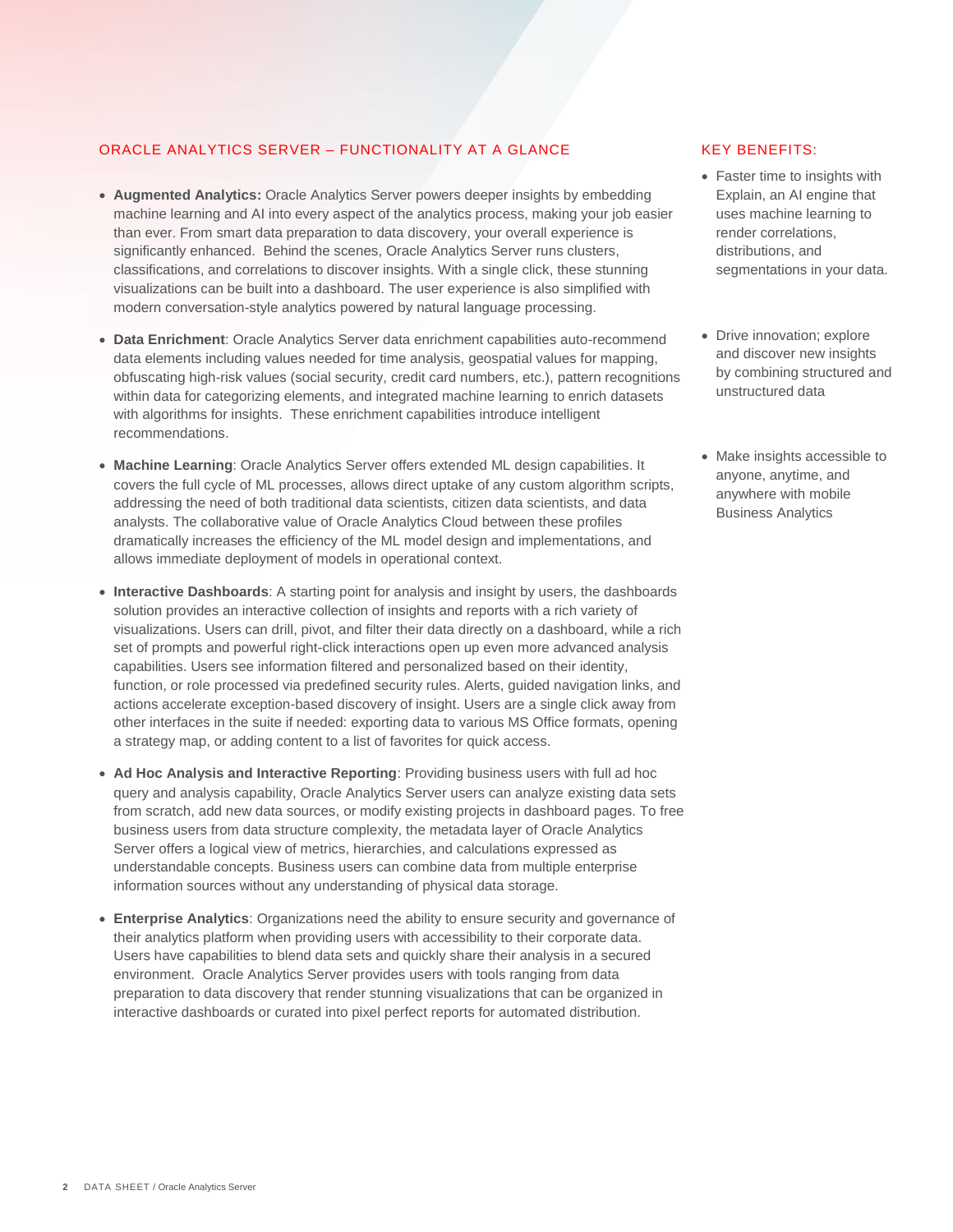- **Proactive Detection and Alerts:** Oracle Analytics Server features a powerful, near-realtime, multistep alert engine that can trigger workflows based on business events and notify stakeholders via their preferred medium and channel. This means that field sales representatives can receive a short message service alert on their cell phone, warehouse managers get a PDF attachment via email, and financial analysts obtain the report as a Microsoft Excel spreadsheet saved to their shared corporate file system.
- **Actionable Intelligence:** The Oracle Analytics Server Action Framework turns insights into actions by providing the ability to invoke business processes from within the dashboards and reports. This is made possible by the integration of business process management technologies within the business intelligence platform. Invoked actions may include initiating a business process, a web service, or simply calling another dashboard or report.
- **Spatial Visualizations**: Any data with spatial attributes (country, state, address, plant location, etc.) can be visualized on various maps visualization with OAS. Maps are fully interactive, truly multi-layered, offer numerous formatting and interaction options and can apply to any custom map layer (office plan, assembly line, etc.). Users have the full complement of multi-touch and gestural interactions as well as the benefits of location intelligence when viewing these map views on the mobile app.
- **Server-Based Query, Reporting, and Analysis:** Oracle Analytics Server generates queries optimized for each data source, appropriately aggregates them, and presents the results to users within a familiar web browser via easy-to-use dashboards and reports.
	- A flexible enterprise metadata layer spans all of your underlying data sources—including big data (like Apache Hadoop), in-memory data sources, packaged applications, and more. This metadata layer has been designed to be truly open, even connecting to existing third-party query and reporting tools against it. Report authors can select desired report criteria for collection, aggregation, and processing, even from disparate data sources. With larger user populations, many queries will have similar content, and the Oracle Analytics Server can intelligently reuse previous query results. Queries can also be scheduled to be pre-run so the results are available upon opening the dashboard.
	- Oracle Analytics Server also includes memory management, and high-throughput data connectivity adapters to allow highly efficient data sourcing and aggregation that minimize data retrieval time. This highly scalable platform with clustering and caching capabilities is at the heart of what drives the other suite components. Powered by a centralized, single, IT controlled metadata layer, Oracle Analytics Server features easy change management—for example, seamless upgrade from a legacy database platform to an Oracle database, or a single click switch from a test system to production.

For more information, visit [Oracle.](https://www.oracle.com/solutions/business-analytics/)com and the [Oracle Analytics Server page](https://www.oracle.com/business-analytics/analytics-server.html).